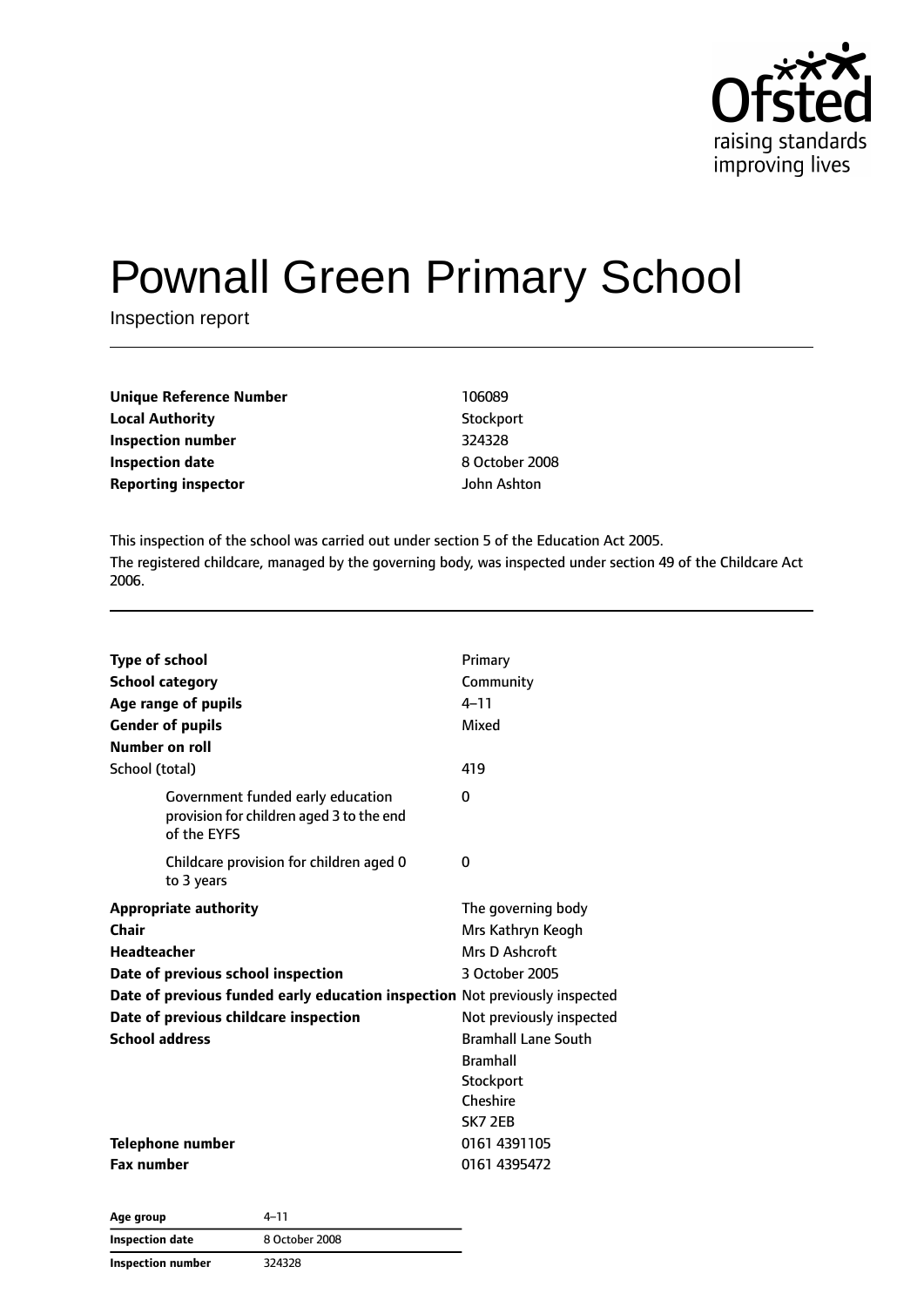.

<sup>©</sup> Crown copyright 2008

Website: www.ofsted.gov.uk

This document may be reproduced in whole or in part for non-commercial educational purposes, provided that the information quoted is reproduced without adaptation and the source and date of publication are stated.

Further copies of this report are obtainable from the school. Under the Education Act 2005, the school must provide a copy of this report free of charge to certain categories of people. A charge not exceeding the full cost of reproduction may be made for any other copies supplied.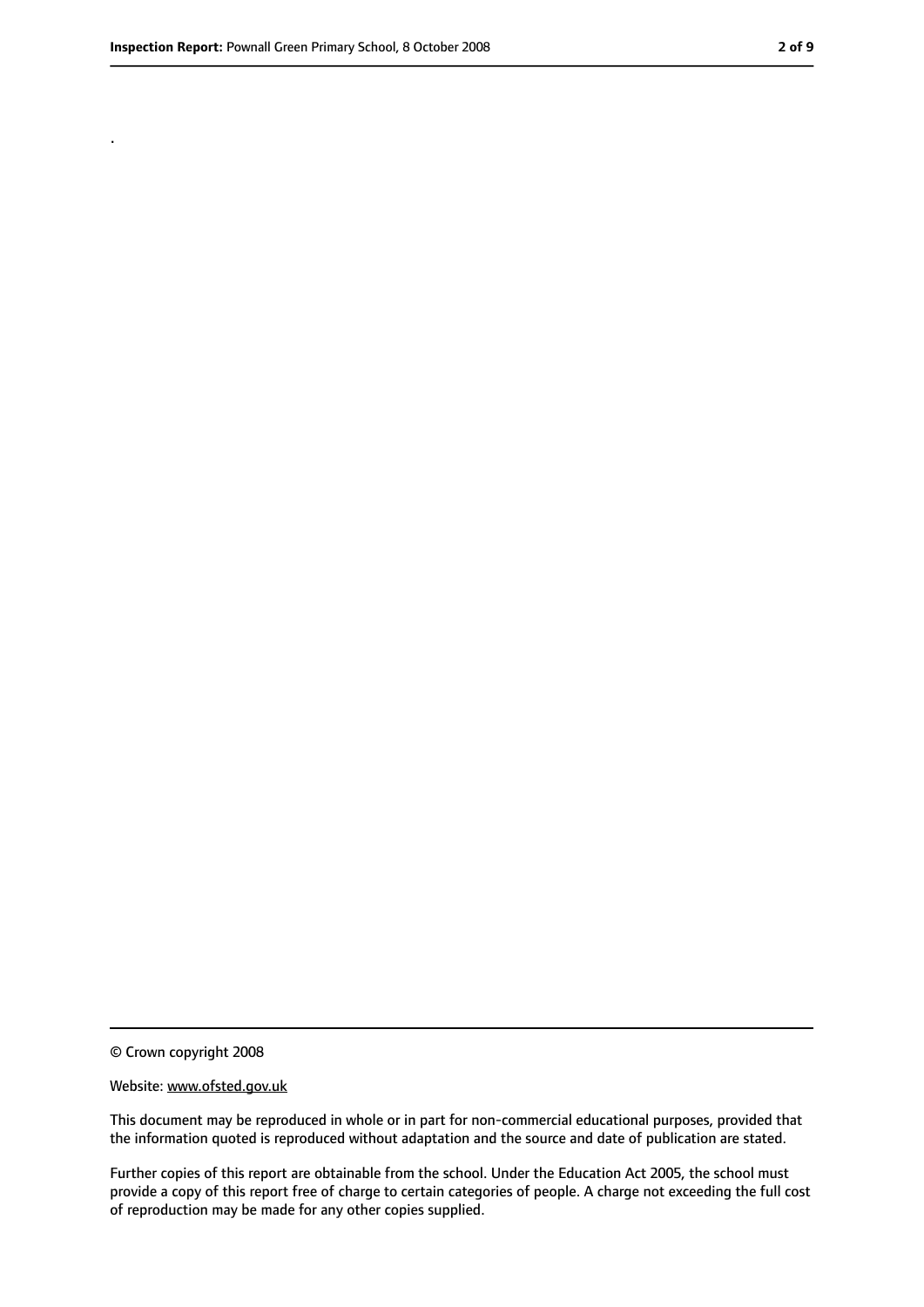## **Introduction**

The inspection was carried out by one Additional Inspector.

The inspector evaluated the overall effectiveness of the school and investigated the following issues: the school's capacity to maintain its high standards of academic achievement and pupils' personal development; the relative strengths and weaknesses in the quality of teaching and learning across the school and the quality of the leadership at all levels in the school.

Evidence was gathered from the school's self-evaluation, its own assessment records and from national assessment data. Reports to governors were examined, along with a range of pupils' written work. There were interviews with senior members of staff, pupils, governors and an officer from the local authority. Lessons were visited and parents' questionnaire returns were analysed. Other aspects of the school's work were not investigated in detail, but the inspector found no evidence to suggest that the school's own assessments, as given in its self-evaluation, were not justified, and these have been included where appropriate in this report.

## **Description of the school**

This larger than average primary school serves an area of relative social and economic advantage. For example, a very low proportion of pupils are eligible for free school meals. It has no nursery provision of its own but most children have pre-school experience before they arrive. One child in ten has a minority ethnic heritage, but very few are at an early stage of learning English. A smaller than average proportion of pupils has learning difficulties and/or disabilities; mainly dyslexia, emotional, speech, hearing, physical or autistic spectrum needs. The school has numerous awards, including basic skills and inclusion accreditation and the Sportsmark and Artsmark. The headteacher retires at the end of this term after long service at the school.

### **Key for inspection grades**

| Grade 1 | Outstanding  |
|---------|--------------|
| Grade 2 | Good         |
| Grade 3 | Satisfactory |
| Grade 4 | Inadequate   |
|         |              |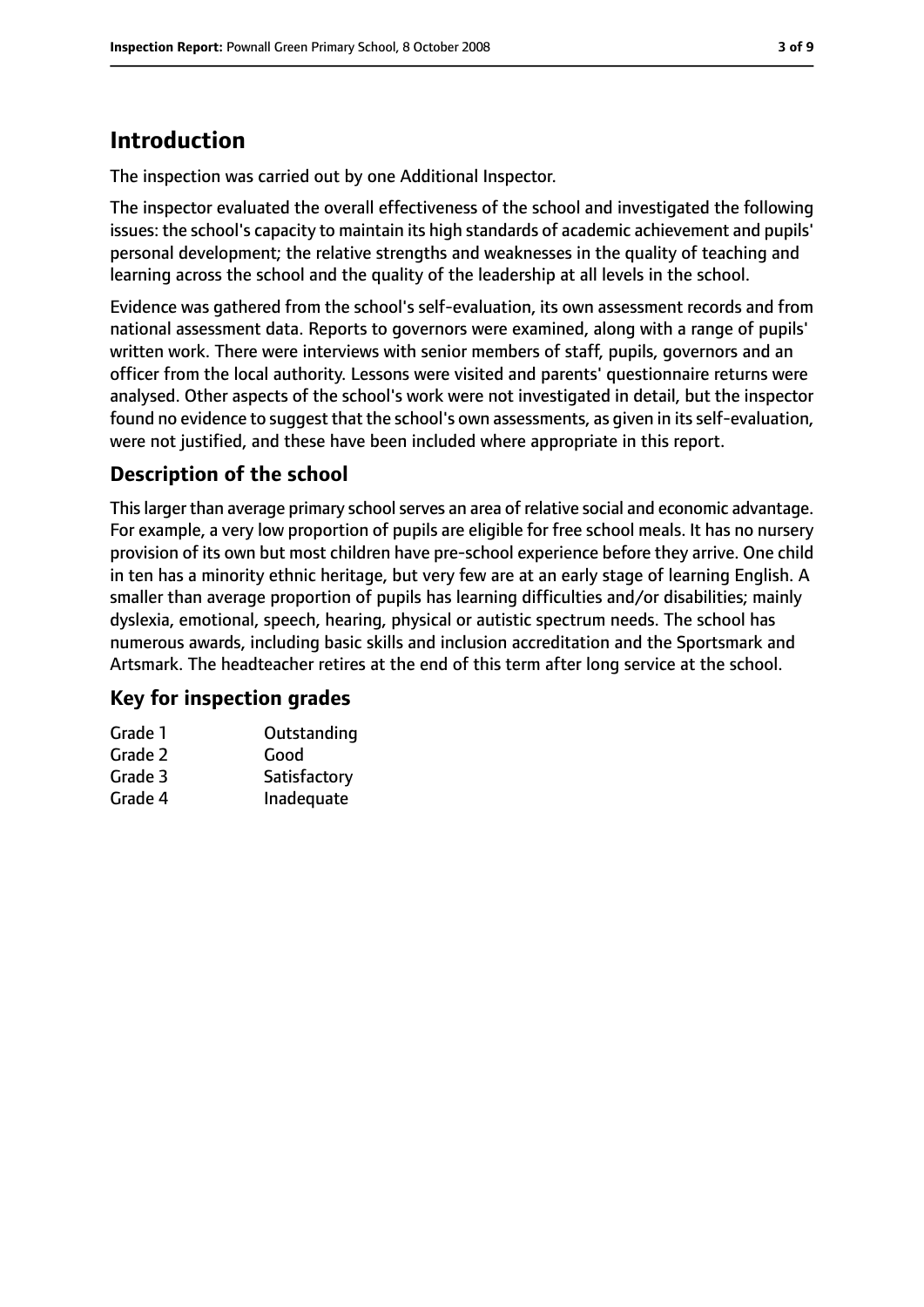# **Overall effectiveness of the school**

#### **Grade: 1**

Pownall Green provides an outstanding standard of education for its pupils. Previous inspection judgements show that this has been the case for many years.

Achievement and standards are consistently outstanding in all subjects and for all pupils, including those with learning difficulties and/or disabilities. From above average standards on entry into Reception, children make better than expected progress throughout the school to reach standards much higher than expected for their age by the time they leave Year 2, and again in Year 6. For example, the proportion of children achieving Level 3 in Year 2, in 2007 was significantly higher than the national average in reading, writing and mathematics. The proportions of pupils achieving Level 5 in English, mathematics and science at the end of Year 6 were around twice the national average in all three subjects. Provisional results for 2008 show the proportion of pupils reaching Level 5 or better is again high.

Standards are so high and pupils achieve so well because the quality of teaching and learning is outstanding. Having two adjacent classes in each age group facilitates teamwork within each year group. Pairs of teachers plan together exceptionally well, sharing workloads and ideas. This teamwork is an important factor in maintaining an innovative approach and the regular sharing of good practice. Every lesson has clearly identified objectives for pupils' learning and success criteria which are shared with them and referred to later in the lessons. The work is well matched to the mix of abilities in each group. Higher attaining pupils are thoroughly challenged and those with learning difficulties and/or disabilities receive extra from well briefed and well deployed teaching assistants. An effective blend of mixed ability teaching, and ability sets for mathematics and English, is complemented well by specialist teaching in music, French, and information and communication technology.

Parents are understandably very pleased with the school. They love the friendly, welcoming atmosphere, the children's obvious happiness in school and the positive, caring yet challenging approach of the staff. One parent spoke of her daughter thinking it is unfair when there are school holidays, she loves the school so much.

Many others praise the very effective leadership of the headteacher and point out that she will be a hard act to follow.

Pupils clearly enjoy coming to the school and this is evident from their well above average attendance and their extremely positive attitudes to their lessons. Behaviour during the inspection was exemplary both in lessons and around the school. Of particular note is the lively and civilised play in each of the school's three playgrounds. Pupil playground organisers are easily recognised in their bright coloured baseball caps and do an excellent job of making sure that no one is left out. There are rotas to prevent any one year group dominating the best areas or the most popular play equipment. Spiritual, moral, social and cultural development is outstanding.

The pupils feel safe. They know about the importance of exercise, eating healthily and they play a full part in the school and wider communities. They are very well prepared for the next stage of their education. The curriculum pupils receive is rich and creative. It is much more than just the core subjects of English, mathematics and science, although provision for these subjects is excellent. The wide range of well attended extra-curricular activities is an additional strength of the school.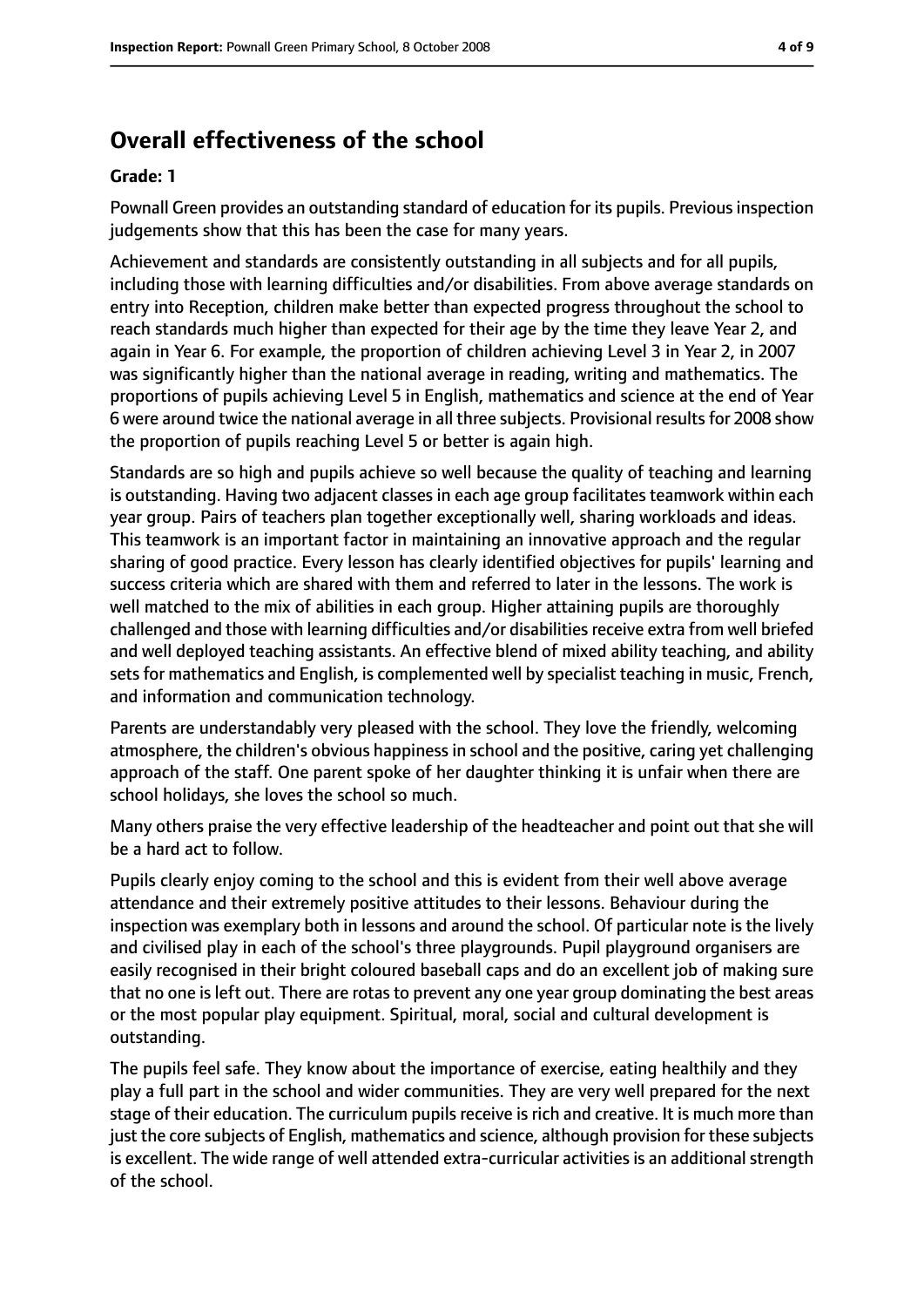Pupils are clear about how well they are doing, and told the inspector that their teachers make it 'fun to learn' and give them lots of 'hands on stuff' as well as lots of opportunities to discuss things with their 'talk partners'. The quality of the care, support and guidance that every pupil receives is outstanding. Safeguarding procedures conform to the latest guidelines. There are no significant differences in achievement between the various groups of children in the school. Outstanding partnerships with other agencies promote pupils' well-being very effectively.

Leadership and management are outstanding. The key to it all is the splendid leadership of a very experienced and incredibly inspirational headteacher. Very astute staffing appointments over a good many years, well established policies of continual professional development and shared leadership has brought about dedicated teams of self-critical professionals at all levels in the school. They make sure that every child is enthused, supported and thoroughly stretched. The school is not complacent despite its success.

The governors are a perceptive and well informed group of people who challenge the headteacher as well as giving her valuable support. Finances are very well managed and wisely spent on, for example, imaginative improvements to the playground areas and equipment and on a magnificent new music room, which adds to the school's already notable reputation for the quality of its music. A music teacher at the school has won a national award for the quality of her work. The school gives excellent value for money and outstanding capacity for further improvement.

## **Effectiveness of the Early Years Foundation Stage**

#### **Grade: 1**

The provision for children in the Early Years Foundation Stage (EYFS) is outstanding. Children begin their Reception year with higher levels of skill than children nationally, except for their emotional and social development, which in many cases is relatively underdeveloped for their age. At first, some children find it difficult to take turns and share fairly. But activities such as caring for and taking a 'pet' toy home are helping to deal with this. Overall, the children flourish and get off to a flying start in this Foundation year, and most exceed the goals expected of them by the time they join Year 1. This is due to the excellent quality of care and of teaching they receive. Skilled support staff also play a significant role in helping to ensure that children settle into school routines quickly. All the staff foster children's curiosity and enjoyment of learning exceptionally well. Detailed records are kept on each child, which enablesstaff to track individual progress very carefully. Children are encouraged to learn in different ways. The outside learning area has been upgraded recently and is used to very good effect.

## **What the school should do to improve further**

As an outstanding school, there are no areas for improvement that are not already well in hand in the school's current improvement plan. The most immediate challenge is to ensure as smooth as possible a transition to the new leadership at the beginning of next term.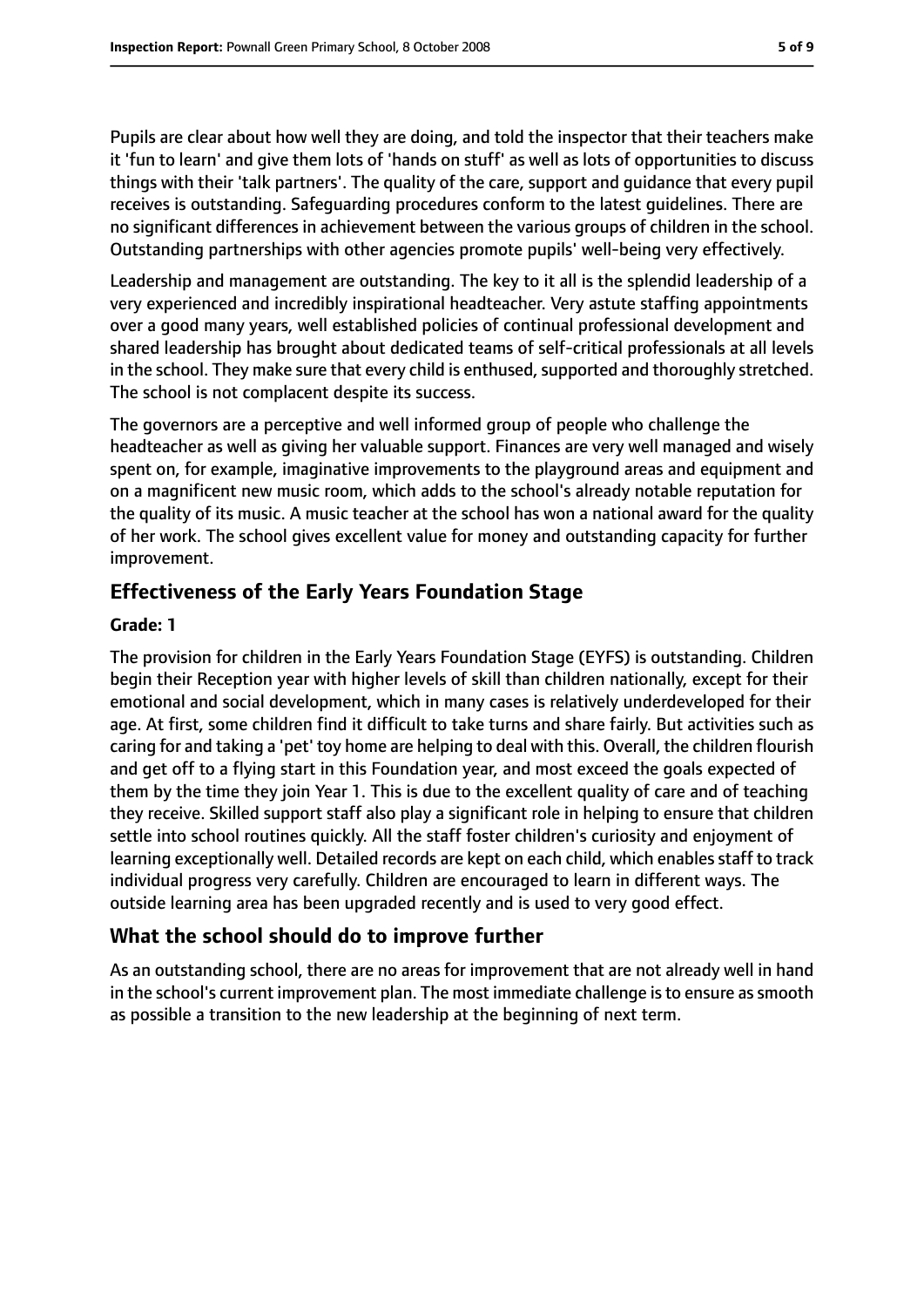**Any complaints about the inspection or the report should be made following the procedures set out in the guidance 'Complaints about school inspection', which is available from Ofsted's website: www.ofsted.gov.uk.**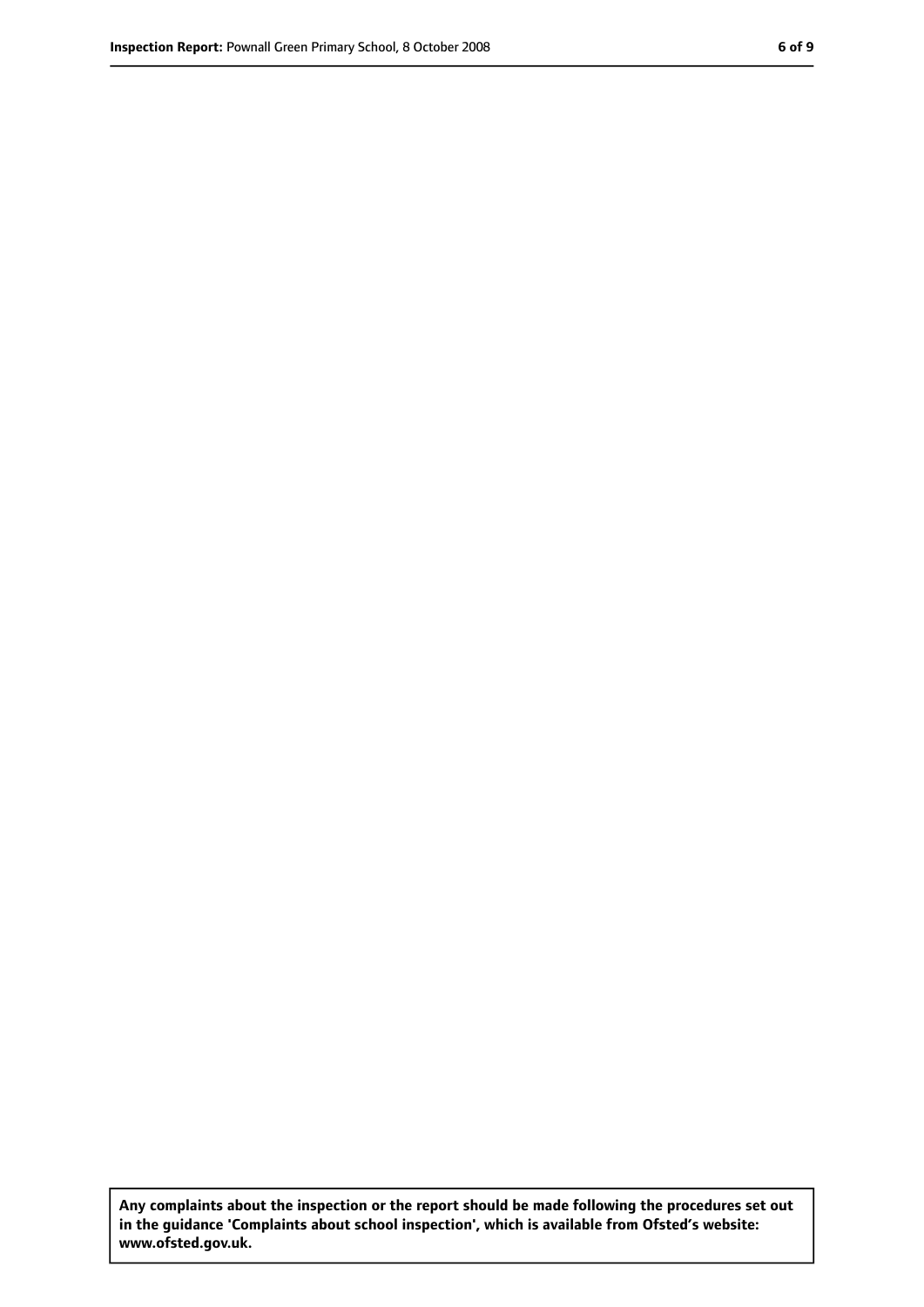# **Inspection judgements**

| Key to judgements: grade 1 is outstanding, grade 2 good, grade 3 satisfactory, and | <b>School</b>  |
|------------------------------------------------------------------------------------|----------------|
| arade 4 inadequate                                                                 | <b>Overall</b> |

## **Overall effectiveness**

| How effective, efficient and inclusive is the provision of<br>education, integrated care and any extended services in meeting the<br>needs of learners? |     |
|---------------------------------------------------------------------------------------------------------------------------------------------------------|-----|
| Effective steps have been taken to promote improvement since the last<br>inspection                                                                     | Yes |
| How well does the school work in partnership with others to promote learners'<br>well being?                                                            |     |
| The capacity to make any necessary improvements                                                                                                         |     |

## **Effectiveness of the Early Years Foundation Stage**

| How effective is the provision in meeting the needs of children in the<br><b>EYFS?</b>       |  |
|----------------------------------------------------------------------------------------------|--|
| How well do children in the EYFS achieve?                                                    |  |
| How good are the overall personal development and well-being of the children<br>in the EYFS? |  |
| How effectively are children in the EYFS helped to learn and develop?                        |  |
| How effectively is the welfare of children in the EYFS promoted?                             |  |
| How effectively is provision in the EYFS led and managed?                                    |  |

## **Achievement and standards**

| How well do learners achieve?                                                               |  |
|---------------------------------------------------------------------------------------------|--|
| $\vert$ The standards <sup>1</sup> reached by learners                                      |  |
| $\mid$ How well learners make progress, taking account of any significant variations $\mid$ |  |
| between groups of learners                                                                  |  |
| How well learners with learning difficulties and/or disabilities make progress              |  |

<sup>&</sup>lt;sup>1</sup>Grade 1 - Exceptionally and consistently high; Grade 2 - Generally above average with none significantly below average; Grade 3 - Broadly average to below average; Grade 4 - Exceptionally low.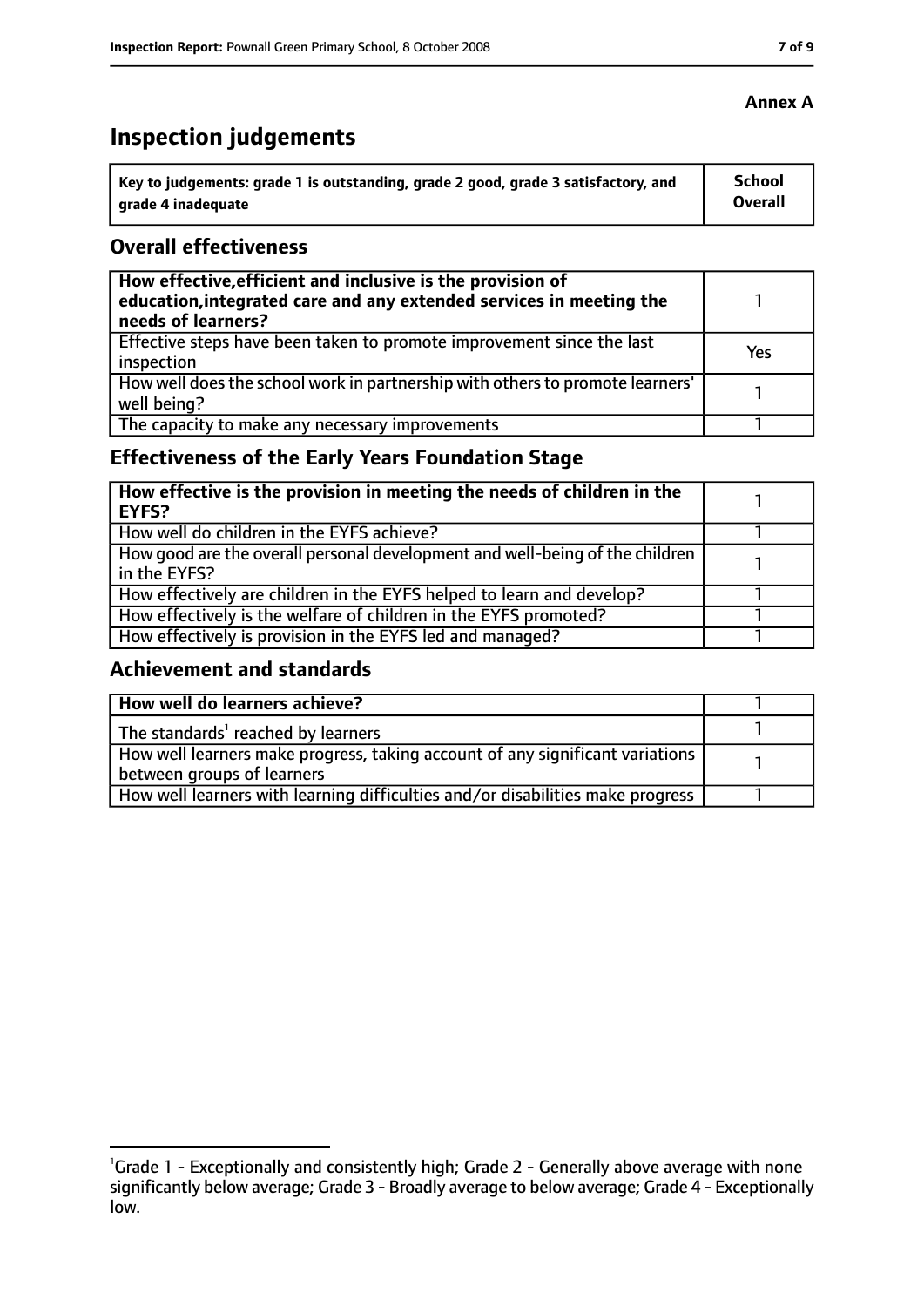## **Personal development and well-being**

| How good are the overall personal development and well-being of the<br>learners?                                 |  |
|------------------------------------------------------------------------------------------------------------------|--|
| The extent of learners' spiritual, moral, social and cultural development                                        |  |
| The extent to which learners adopt healthy lifestyles                                                            |  |
| The extent to which learners adopt safe practices                                                                |  |
| The extent to which learners enjoy their education                                                               |  |
| The attendance of learners                                                                                       |  |
| The behaviour of learners                                                                                        |  |
| The extent to which learners make a positive contribution to the community                                       |  |
| How well learners develop workplace and other skills that will contribute to<br>their future economic well-being |  |

# **The quality of provision**

| How effective are teaching and learning in meeting the full range of<br>learners' needs?              |  |
|-------------------------------------------------------------------------------------------------------|--|
| How well do the curriculum and other activities meet the range of needs and<br>interests of learners? |  |
| How well are learners cared for, quided and supported?                                                |  |

## **Leadership and management**

| How effective are leadership and management in raising achievement<br>and supporting all learners?                                              |           |
|-------------------------------------------------------------------------------------------------------------------------------------------------|-----------|
| How effectively leaders and managers at all levels set clear direction leading<br>to improvement and promote high quality of care and education |           |
| How effectively leaders and managers use challenging targets to raise standards                                                                 |           |
| The effectiveness of the school's self-evaluation                                                                                               |           |
| How well equality of opportunity is promoted and discrimination eliminated                                                                      |           |
| How well does the school contribute to community cohesion?                                                                                      |           |
| How effectively and efficiently resources, including staff, are deployed to<br>achieve value for money                                          |           |
| The extent to which governors and other supervisory boards discharge their<br>responsibilities                                                  |           |
| Do procedures for safequarding learners meet current government<br>requirements?                                                                | Yes       |
| Does this school require special measures?                                                                                                      | <b>No</b> |
| Does this school require a notice to improve?                                                                                                   | No        |